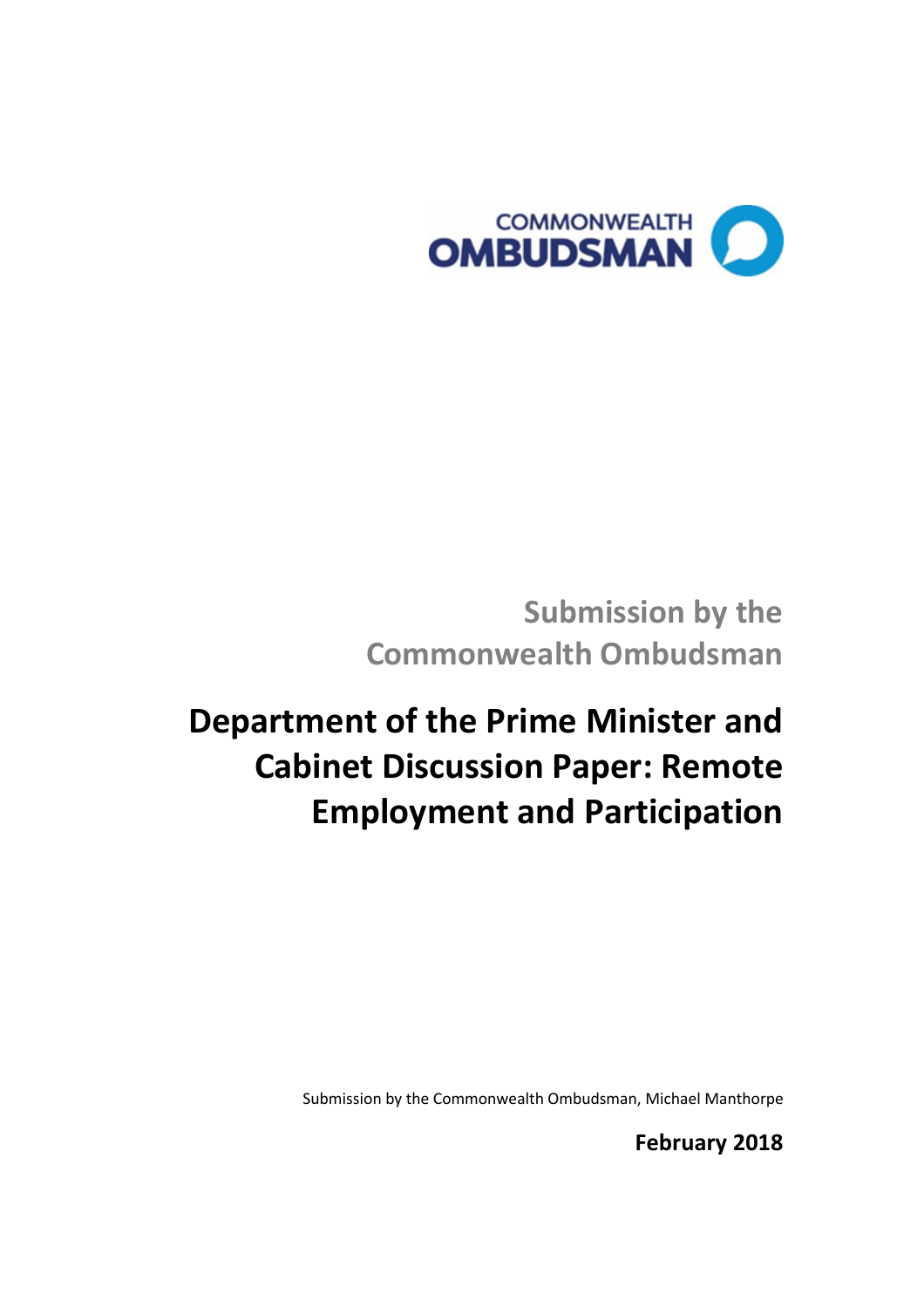# **Introduction and summary**

As part of its broad oversight role of Commonwealth government administration, the Office of the Commonwealth Ombudsman (the Office) has oversight responsibility for the Department of the Prime Minister and Cabinet (PMC), the Department of Human Services (DHS), and the Department of Jobs and Small Business. 1

The Office has had oversight responsibility for the Community Development Programme (CDP) since its commencement on 1 July 2015. Prior to this, the Office had oversight of the Remote Jobs and Communities Programme and the Community Development Employment Projects (CDEP) scheme.

Our Office welcomes the opportunity to comment on aspects of a proposed new model for remote employment and participation. While it is not the role of the Office to comment on the merits of government policy, we are attentive to situations where the practical application of a policy has significant administrative consequences. We keep a watching brief on administrative themes emerging from our complaint investigations and the feedback and information we get during consultation and outreach.

Over the past three years, the Office has received a small number of complaints about the CDP. In our opinion, the relatively low complaint numbers does not mean the CDP has been without administration problems. It is indicative of the generally low levels of complaint made by Aboriginal and Torres Strait Islander people, particularly where they do not have representation or support.<sup>2</sup>

In addition to receiving and investigating individual complaints about these programs, our staff have conducted outreach to remote communities, consulted with community organisations and stakeholders and investigated systemic issues associated with remote employment programs. This experience puts us in a strong position to comment on what has and has not worked well with the CDP and informs our submission on the proposed new model.

# **Background**

 $\overline{a}$ 

The purpose of the Office of the Commonwealth Ombudsman is to:

- Provide assurance that the organisations we oversight act with integrity and treat people fairly
- Influence systemic improvement in public administration in Australia and the region.

We seek to achieve our purpose through:

 correcting administrative deficiencies through independent review of complaints about Australian Government administrative action

<sup>1</sup> Formerly the Department of Employment

<sup>&</sup>lt;sup>2</sup> Research commissioned by the Office in 2010 found many Aboriginal and Torres Strait Islander peoples, particularly those in rural and remote areas, are unlikely to complain and have little awareness of official complaint channels: see Winangali Indigenous Communication & Research, *Improving the services of the Commonwealth Ombudsman to Australia's Indigenous peoples* (November 2010).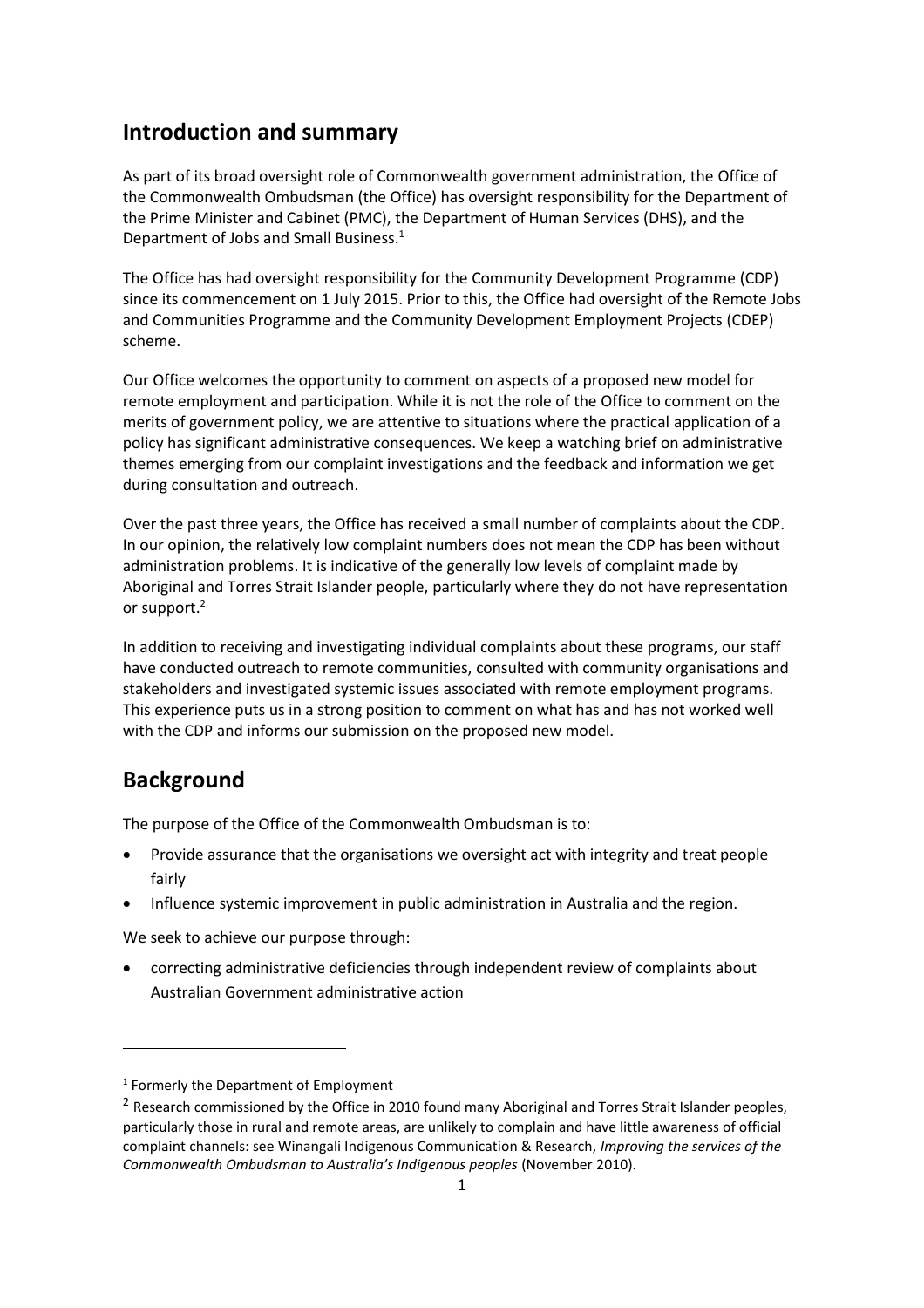- fostering good public administration that is accountable, lawful, fair, transparent and responsive
- assisting people to resolve complaints about government administrative action
- reviewing statutory compliance by law enforcement agencies with record keeping requirements applying to telephone interception, electronic surveillance and like powers.

The Commonwealth Ombudsman's unique position gives us an understanding of individual experiences of members of the public who are dissatisfied with the way government has dealt with their issue. Parliament has given the Ombudsman powers to investigate complaints by obtaining information and records that would not ordinarily be available to a person acting on their own behalf. Over time, through investigating complaints about the actions of a particular Commonwealth department or agency, the Office is able to build up a detailed picture of an agency's operation, including information about new complaint trends and systemic issues.

Complaints provide an important opportunity to identify and correct mistakes and can be an early warning system for systemic or deeper problems. An accessible complaints process is particularly important for vulnerable or disadvantages groups. Fair and transparent government administration depends on the capacity to identify and address complaints from these groups. In the experience of the Office, Aboriginal and Torres Strait Islander peoples, and particularly those living in rural and remote regions, do not generally access existing review processes or complaints channels. Aboriginal and Torres Strait Islanders' awareness of programs, services and decisions affecting them is often low.

In 2017, our Office conducted outreach to remote communities in the North West Alice/Central Desert region of the Northern Territory, the APY<sup>3</sup> Lands in South Australia and West Kimberley and Carnarvon in Western Australia. During this outreach we received considerable feedback about the CDP from a range of stakeholders, including CDP providers, job seekers, government agencies, legal services, Indigenous organisations, peak bodies and other community organisations.

We have provided feedback to PMC and DHS about the issues raised during outreach and the systemic issues arising from our complaint investigations. We will continue to engage with PMC in the development of a new model for remote employment and participation.

# **Response to Discussion Questions**

Using the questions in the Discussion Paper, this submission will comment on the three proposed options for a new model for remote employment and participation:

- option 1 new waged-based model
- option 2 CDP 2

 $\overline{a}$ 

• option 3 – current CDP with improvements

Our Office will not comment on whether one option should be preferred over another, or the merits of any particular model. That is a matter for government policy. This submission focuses on the administrative principles and issues to be taken into account, whatever model is adopted.

<sup>3</sup> Anangu Pitjantjatjara Yankunytjatjara Lands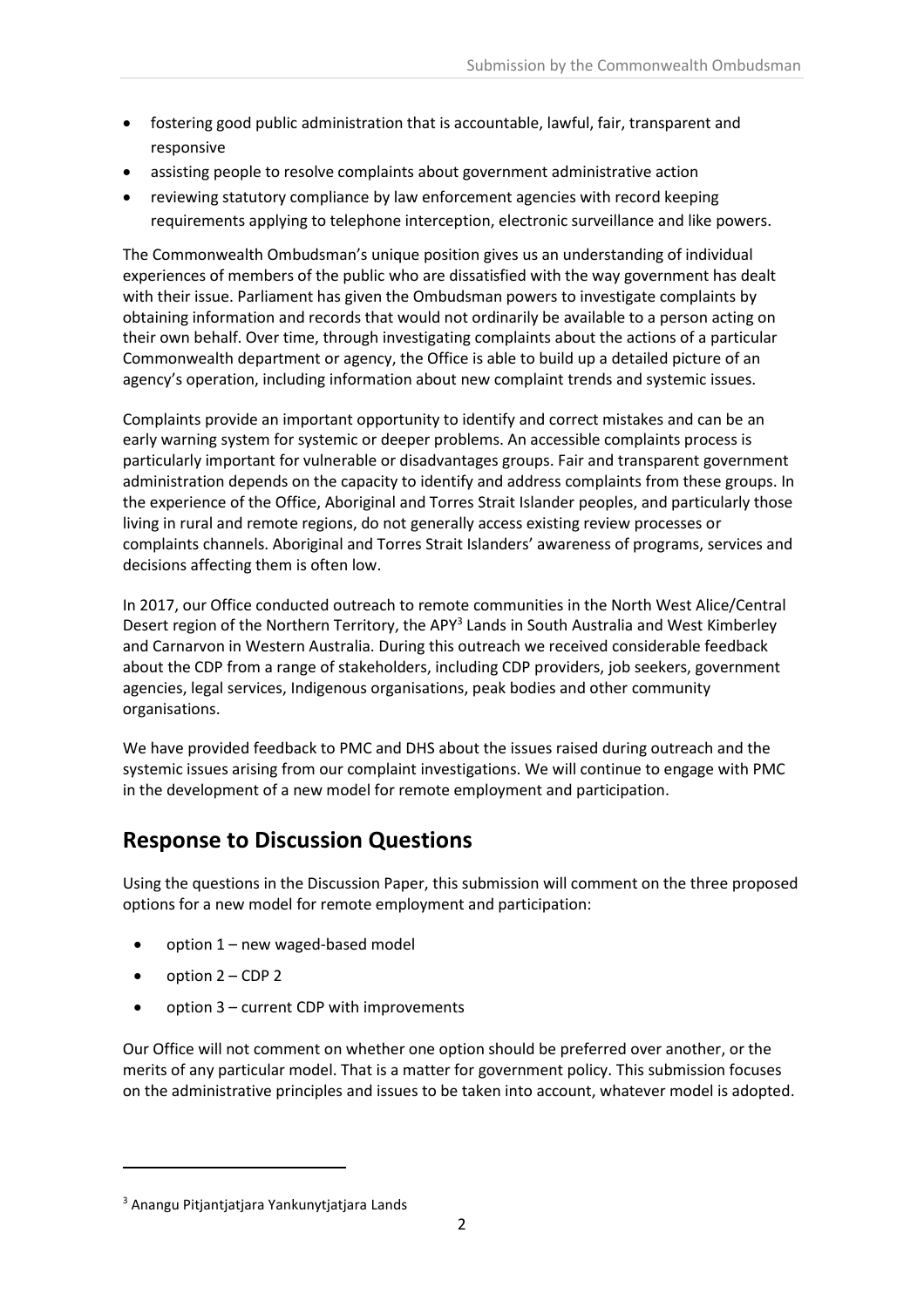# **Objectives and design principles of a new model**

## *Do the objectives and design principles outlined sound right? Is there anything else that a remote employment and participation model should aim to achieve?*

Our Office welcomes the Government's responsiveness to community feedback about a proposed new model for employment and participation in remote communities. We agree with the broad principles and objectives for a new model as set out in the Discussion Paper. <sup>4</sup> These are consistent with the stakeholder feedback we have received and include:

- greater local control and decision making
- a more simplified and flexible system
- engaging job seekers in meaningful work or job training activities
- review of the current maximum hours of mutual obligations.

In addition to the objectives and principles outlined in the Discussion Paper, in our view, it is important the framework supporting any new model and its administration should be robust, fair, transparent and rigorously monitored. It should include:

- accessible and appropriate review mechanisms
- a safe, accessible and responsive complaints and feedback mechanism, which delivers outcomes for complainants and learnings for administrators
- mutual obligation requirements which reflect an individual's capacity, cultural obligations and the reality of the employment market in remote communities
- improved work capacity assessment processes that are accessible, effective and culturally appropriate
- evidentiary requirements for mutual obligation requirements and work capacity assessments which take into account barriers people face in obtaining medical evidence in remote communities
- wages/top up payments (if a wage based model is adopted), that are carefully monitored and consistently administered
- a fair, transparent and proportionate compliance system
- incentives and support for providers to deliver high quality services
- a comprehensive evaluation.

<sup>4</sup> at pages 5-6 of the Discussion Paper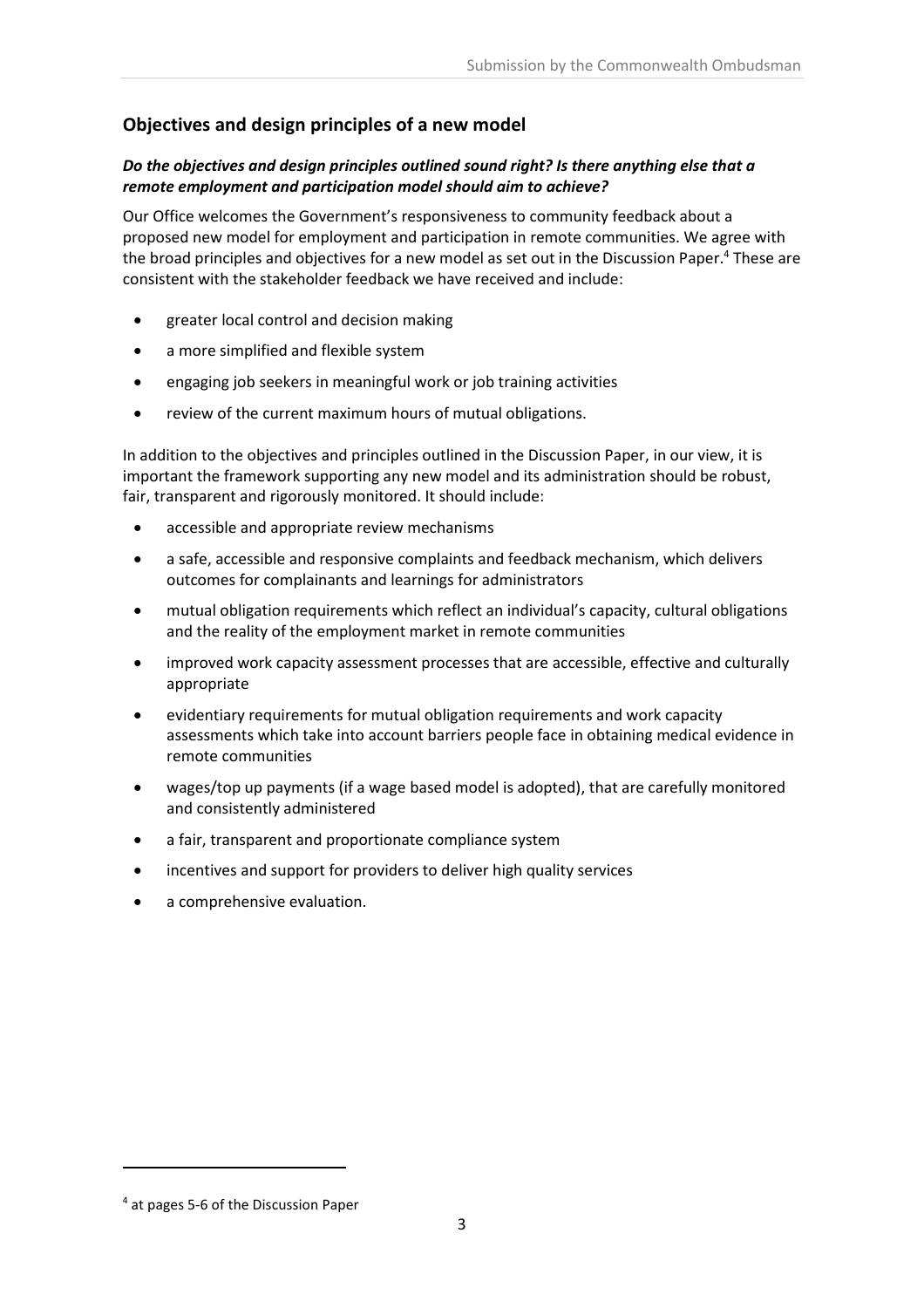# **Option 1 – New Wage-Based Model**

 $\overline{a}$ 

# *The option of a 'three tiered' approach in a new model is designed to stream job seekers according to work capacity – will streaming assist in better servicing the caseload and moving people along a pathway to employment?*

Our Office will not comment on whether streaming is a preferred option. Based on feedback we have received about the CDP, if a 'three tiered' streaming approach is adopted, the policy settings and servicing for each tier should ensure that:

- streaming tools are effective and culturally appropriate
- job seekers can transition flexibly between streams as their circumstances change, and can stay in a stream for as long as they need
- default mutual obligation requirements<sup>5</sup> are appropriate within each stream
- work capacity assessments and other administrative processes can identify and support more vulnerable job seekers.

# *Is there merit in moving elements of a new model outside the national income support and compliance system to ensure a simpler and more accessible system for job seekers? If so, which elements?*

On outreach to remote communities, we heard consistent messages that people would prefer wages to the current 'work for the dole' system. If any elements of a new model are moved outside the national income support and compliance system, it should include adequate safeguards and protections to ensure more vulnerable job seekers are not disadvantaged.

Complaints to our Office have shown some job seekers may not engage with their CDP provider due to factors beyond their control, such as an undiagnosed medical condition. They may fall through the cracks and have their payments suspended without information about their particular vulnerability being available and properly assessed. During outreach visits, some communities advised that some job seekers do not raise their personal issues directly with providers because they are not comfortable in doing so.

DHS staff and authorised review officers have access to DHS systems and have a more complete picture of the person's circumstances. They are generally skilled and experienced in administering payments, assessing a job seeker's compliance and conducting internal reviews. They can assess whether a job seeker has vulnerabilities which may prevent them from complying with their mutual obligations, or whether their past history indicates another payment type (such as disability support pension) may be suited to their circumstances. DHS can refer job seekers for a social work assessment where appropriate.

<sup>5</sup> A job seeker must fulfil mutual obligation requirements in return for activity-tested income support. These may include: attending a certain number of provider appointments, undertaking job search, acting on job referrals and participating in other activities to improve their employment prospects. The extent and combination of activities will vary, depending on the requirements for different job seeker cohorts and the assessed work capacity of individual jobseekers.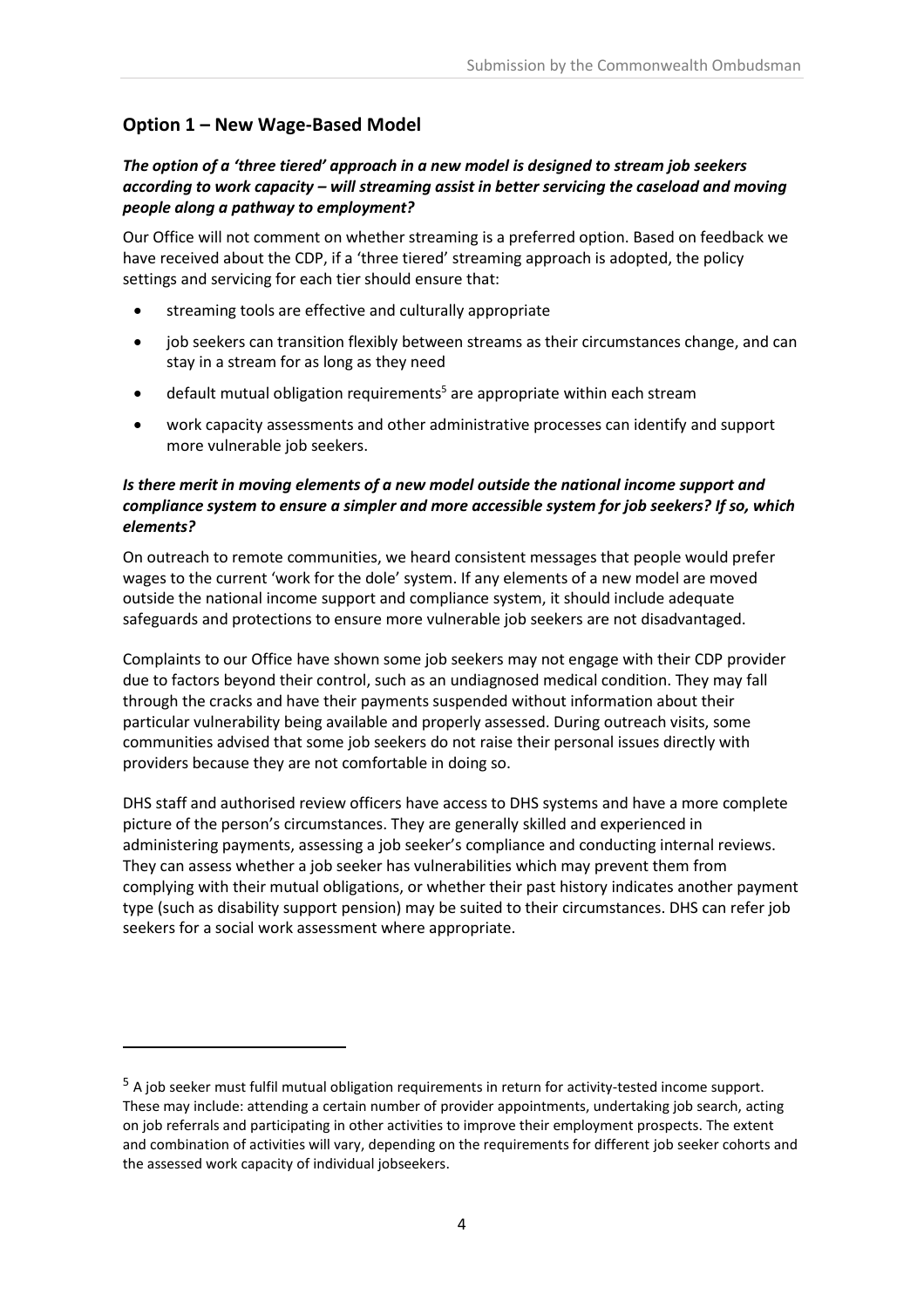Any move away from the national income support and compliance system will need to address:

- potential conflicts of interest (for example, where providers administering payments could be advantaged by the application of penalties, or by not paying job seekers their full top up wages)
- support and training for providers to make the correct wage payments
- providers having sufficient knowledge, training and skills to make robust, well-reasoned and consistent decisions, replicating DHS' expertise and systems. This includes, identifying vulnerability, assessing non-compliance and referring job seekers for assistance and further assessment where appropriate
- consistency in decision making and administration
- job seekers potentially being disadvantaged and falling through the cracks when transitioning between tiers, where some tiers are administered by DHS and others by various providers
- increased complexity for job seekers if multiple agencies are involved in decision making and internal reviews. Our stakeholder engagement and outreach have shown that Aboriginal and Torres Strait Islander peoples are less likely to appeal unfavourable decisions and this tendency may increase if the system is complex and involves multiple agencies
- robust processes for referrals and information sharing between administrators about job seekers' vulnerabilities and needs, particularly where payments and penalties are administered by different bodies.

# *How could we improve the job seeker assessment process to ensure job seekers are streamed appropriately, their strengths and aspirations are taken into account and their hours match their capacity to work?*

Our Office has investigated several complaints from CDP participants which have raised concerns about the current job seeker assessment processes. In our investigations, we found:

- $\bullet$  The complainants had comprehensive compliance assessments<sup>6</sup> from DHS which identified barriers and vulnerabilities, such as intellectual or cognitive disability, other medical conditions, low literacy and numeracy skills and caring responsibilities. The comprehensive compliance assessments recommended providers intervene to help the complainants obtain further medical evidence and comprehensive health assessments. However, the complainants were not able to obtain this evidence due to their barriers, lack of provider support and limited access to medical specialists in remote locations.
- Due to difficulties obtaining medical evidence, some complainants could not obtain an Employment Services Assessment (ESAt).<sup>7</sup>

 $6$  A Comprehensive Compliance Assessment is a holistic assessment to determine why a job seeker is not meeting their Mutual Obligation requirements when they are having difficulty doing so. The assessment looks at whether the job seeker is being deliberately and persistently non-compliant or if there are unidentified barriers preventing the job seeker from fully meeting their Mutual Obligations requirements and for which they need additional or alternative assistance. Department of Jobs and Small Business, [https://docs.jobs.gov.au/system/files/doc/other/comprehensive\\_compliance\\_assessment\\_guideline.pdf](https://docs.jobs.gov.au/system/files/doc/other/comprehensive_compliance_assessment_guideline.pdf) accessed 8 January 2018.

 $7$  An Employment Services Assessment (ESAt) considers the job seeker's barriers to finding and keeping a job from disability, injury, illness or other disadvantage. ESAts identify interventions to assist in overcoming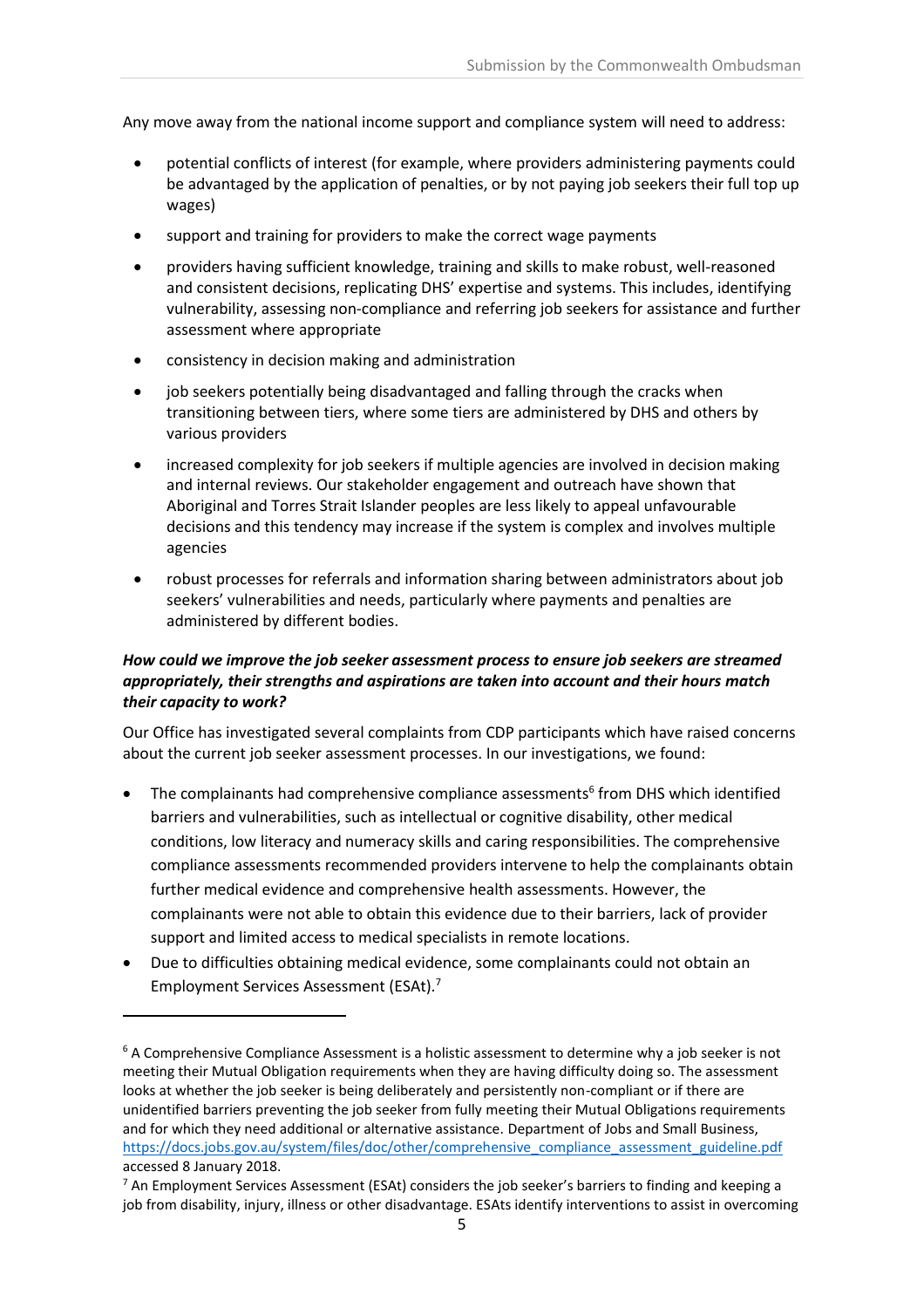- In some complaints it was not clear whether the recommended interventions had been implemented.
- Despite their identified barriers and vulnerabilities, the complainants were required to do full time work for the dole<sup>8</sup>. This raises questions about the effectiveness of the ESAt referral process and the flow of information between DHS and providers.
- One complainant had a vulnerability indicator<sup>9</sup> applied to his DHS record for a period, but this was not reviewed after it automatically expired.
- One complainant needed an interpreter but did not have this recorded on his DHS record.

We have provided detailed comments to PMC and DHS about the systemic issues arising from these complaints and have made suggestions for improvement to the job seeker assessment process. We will continue to engage with PMC and DHS about ways to improve these processes.

We suggest job seeker assessment processes in any new model should include:

- mechanisms to ensure comprehensive information about barriers, interpreter need, vulnerability, interventions and employment assessments is regularly recorded and updated
- this information is consolidated and easily accessible for both DHS decision makers and providers
- active support for job seekers to obtain medical evidence for assessments, where they face barriers that prevent them from obtaining the evidence including collaboration between the CDP provider and local Aboriginal medical services to arrange assessments
- more regular training and information for CDP provider staff about the various ESAt referral processes
- collaboration between PMC and DHS to improve the ESAt referral and assessment process
- collaboration between PMC and DHS to better use information obtained from comprehensive compliance assessments about barriers and vulnerability, subject to privacy considerations
- mechanisms to alert providers about the expiry of vulnerability indicators and to ensure providers work proactively with DHS to address the inappropriate expiry/non-renewal of vulnerability indicators.

# *How many (maximum) hours of required activity would be appropriate in each of the tiers? How should hours be structured (e.g. daily or monthly? Flexibility to schedule outside of business hours)?*

Our Office will not comment on the number of hours for each of the three proposed tiers. However, we have received feedback from stakeholders and through outreach that a significant reduction in default hours for the most vulnerable job seekers is appropriate. We also received

those barriers and consider capacity to work. ESAts are also used by DHS to make decisions about income support payment qualification and activity test or participation requirements. ESAt appointments cannot be booked unless new medical evidence is provided.

<sup>8</sup> Under the current CDP, this means 25 hours a week for 46 weeks of the year.

<sup>&</sup>lt;sup>9</sup> A vulnerability indicator is a flag DHS attaches to the record of a job seeker who has certain identified vulnerabilities that may impact on their ability to comply with their mutual obligation requirements and may put them at higher risk of non-compliance: DHS Operational Blueprint: Vulnerability Indicators 001- 10050000.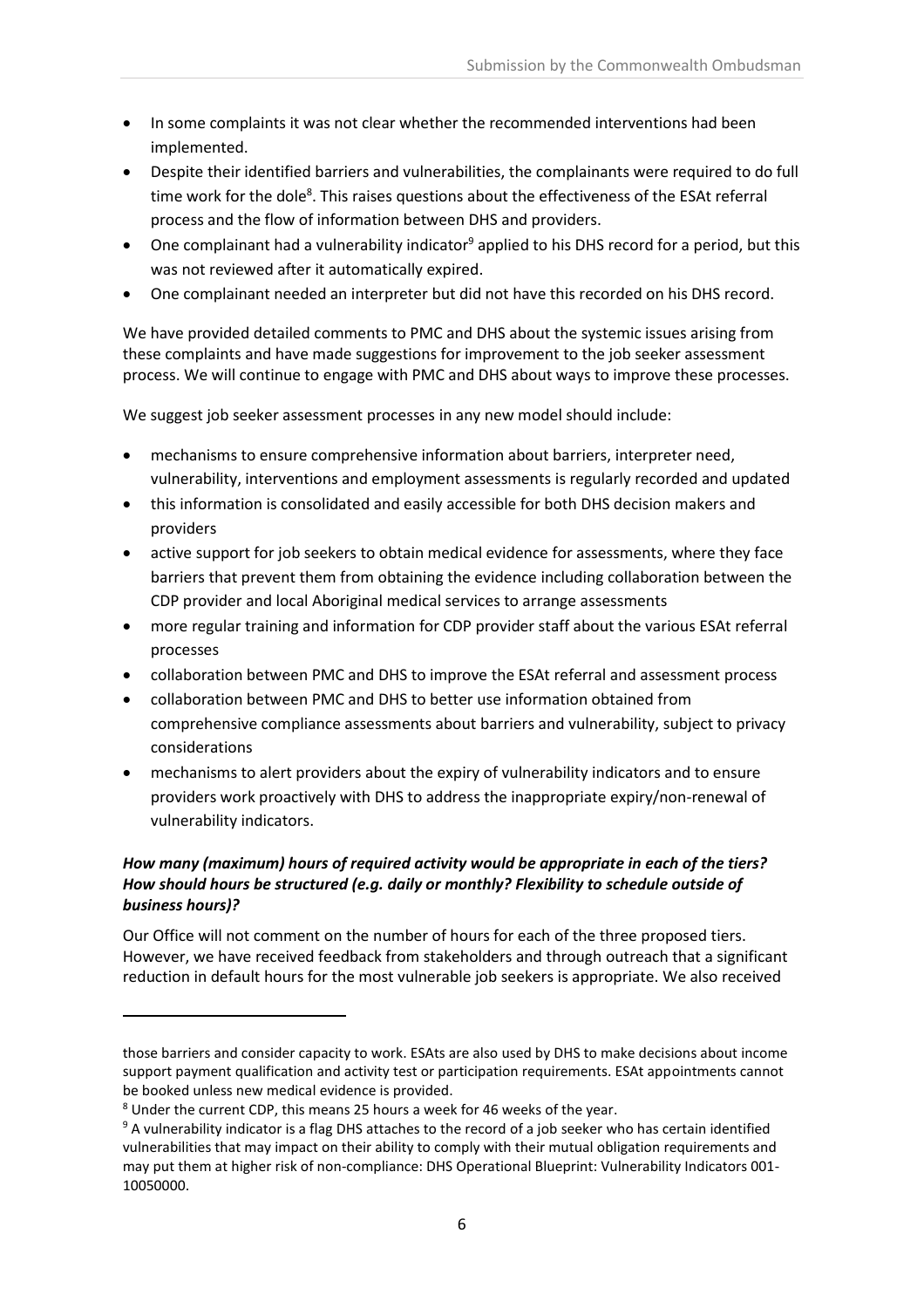feedback that hours should be flexibly structured so people can do some activities on weekends and outside of provider operating hours to accommodate access to a wider range of employment opportunities and cultural obligations. In our view, mutual obligations at all levels should be flexible, individually tailored and take into account the person's circumstances and capacity.

### *The new model is based on a job seeker only being paid for the hours they turn up when engaging in more 'work-like activities (a 'show pay' system') – will this provide an adequate incentive for a job seeker to engage? What does a more incentives-based model look like? How should a model deal with persistent non-compliance (people who are able but unwilling)?*

#### *Incentive-based model*

Our Office has no comment on the types of incentives to be offered in any new model. The complaints we investigated and the feedback we received from stakeholders and outreach indicate that for some people, the existing *'show pay'* system (that is *'no show no pay'*) may have resulted in disengagement from the system, calling into question its effectiveness as an incentive. In its recent report on the CDP, the Australian National Audit Office (ANAO) also referred to anecdotal reports of reduced job seeker engagement. 10

If a *'show pay'* system is implemented, it should be accompanied by clear and accessible guidelines for providers and job seekers about what exemptions/reasonable excuses are acceptable and what supporting evidence job seekers need to show in support.

We consider that in any 'show pay' wages system, there should be rigorous monitoring and safeguards to ensure people in the second and third tiers do not receive less in wages than the maximum income support payment they would be entitled to. A job seeker receiving less in 'show pay' wages should be quickly identified and assessed for any barriers or vulnerabilities and referred to DHS for income support or other assistance.

#### *Model for persistent non-compliance*

 $\overline{a}$ 

Our Office has been actively monitoring the penalties under the CDP since its commencement in July 2015 and is concerned about the escalating number of penalties applied to CDP participants. Department of Jobs and Small Business compliance data shows Indigenous job seekers received more penalties than non-Indigenous job seekers, despite representing only a small proportion of overall job seekers.<sup>11</sup>

In our view, penalties should be designed based on the principles of a proportionate and graduated penalty system with adequate safeguards. Our complaint investigations have revealed

<sup>&</sup>lt;sup>10</sup> The ANAO referred to a preliminary qualitative evaluation report on two community case studies and an internal PMC analysis paper which showed a decreasing number of activity tested job seekers in the CDP region which was not fully explained by an increase in job placement or movement to non-CDP regions: Australian National Audit Office (ANAO), Design and Implementation of the Community Development Programme, ANAO Report No 14 2017-18, 31 October 2017 at 4.42

[https://www.anao.gov.au/sites/g/files/net3721/f/ANAO\\_Report\\_2017-2018\\_14a.pdf,](https://www.anao.gov.au/sites/g/files/net3721/f/ANAO_Report_2017-2018_14a.pdf) accessed 9 January 2018.

<sup>&</sup>lt;sup>11</sup> For example, in the quarter April to June 2017, Indigenous job seekers received 57.96% of all financial penalties compared to 42.04% for non-Indigenous job seekers. Indigenous job seekers incurred 64% of non-payment periods compared to 36% for non-Indigenous jobs seekers: Department of Jobs and Small Business, Job seeker compliance data,

[https://docs.jobs.gov.au/system/files/doc/other/job\\_seeker\\_compliance\\_data\\_june\\_quarter\\_2017.pdf](https://docs.jobs.gov.au/system/files/doc/other/job_seeker_compliance_data_june_quarter_2017.pdf) , accessed 9 January 2018. CDP participants represent about 5% of all job seekers: *Social Security Legislation Amendment (Community Development Program) Bill 2015*, Explanatory Memorandum.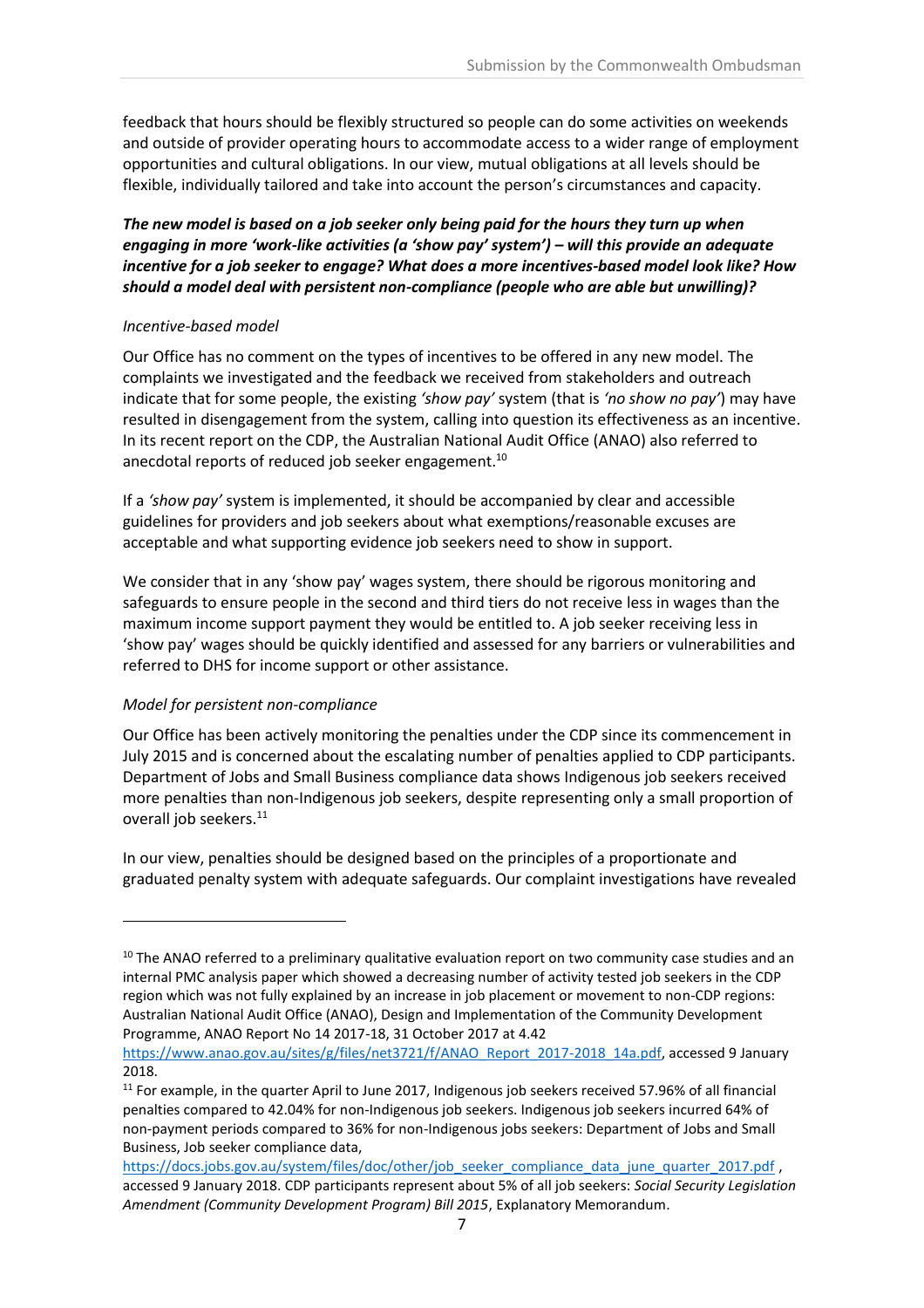persistent non-compliance may be a symptom of underlying job seeker and provider capacity issues. As stated above, a high number of penalties may lead to job seekers disengaging from the system altogether.

For a compliance system to be fair, it should contain safeguards which are effectively administered. These include:

- tools to assess a job seeker's vulnerabilities and any barriers they face in meeting their mutual obligation requirements and finding and keeping paid work. In the current system, these safeguards include comprehensive compliance assessments, the job seeker classification instrument<sup>12</sup>, ESAts, job capacity assessments<sup>13</sup> and the application of vulnerability indicators
- reasonable excuse provisions which are fairly and consistently applied to job seekers who may have a valid reason for not complying with their mutual obligations
- access to internal review
- access to interpreters at all stages of the compliance process, where required.

# **Option 2 – CDP 2**

# *Should we move to the proposed CDP2 model? If no, which aspects of the CDP Bill should and should not be considered in a new model?*

Our Office does not express a view on whether the 'CDP2 model' under the former CDP Bill should be adopted. In April 2016, our Office commented on a consultation paper which focused on the penalties scheme and compliance framework for the proposed CDP2 model.<sup>14</sup>

In our previous submission, we agreed with the broad principles that the job seeker compliance framework should be simpler and easier for job seekers and providers. We supported the retention of a flexible range of mutual obligation activities, intended to improve the job seeker's employment prospects and benefit the whole community.

We expressed concerns about:

- CDP providers applying mandatory '*No Show'* penalties based on hourly non- attendance
- penalties being redirected into a Community Investment Fund
- CDP providers having the power to determine reasonable excuses and exemptions and to undertake compliance reviews
- creation of a new internal review framework separate to the DHS internal review framework.

 $12$  The Job Seeker Classification Instrument is used to measure a job seeker's relative difficulty in gaining and maintaining employment and to identify those job seekers who have complex or multiple barriers to employment that need further assessment: Department of Jobs and Small Business, [https://www.jobs.gov.au/job-seeker-classification-instrument,](https://www.jobs.gov.au/job-seeker-classification-instrument) accessed 9 January 2018.

 $13$  Used where job seekers have claimed disability support pension.

<sup>14</sup> Commonwealth Ombudsman, Department of Prime Minister and Cabinet Consultation Paper – Changes to the Community Development Program, April 2016;

[http://www.ombudsman.gov.au/\\_\\_data/assets/pdf\\_file/0013/44032/Commonwealth-Ombudsman-CDP-](http://www.ombudsman.gov.au/__data/assets/pdf_file/0013/44032/Commonwealth-Ombudsman-CDP-Consultation-Paper-submission-2016.pdf)[Consultation-Paper-submission-2016.pdf](http://www.ombudsman.gov.au/__data/assets/pdf_file/0013/44032/Commonwealth-Ombudsman-CDP-Consultation-Paper-submission-2016.pdf)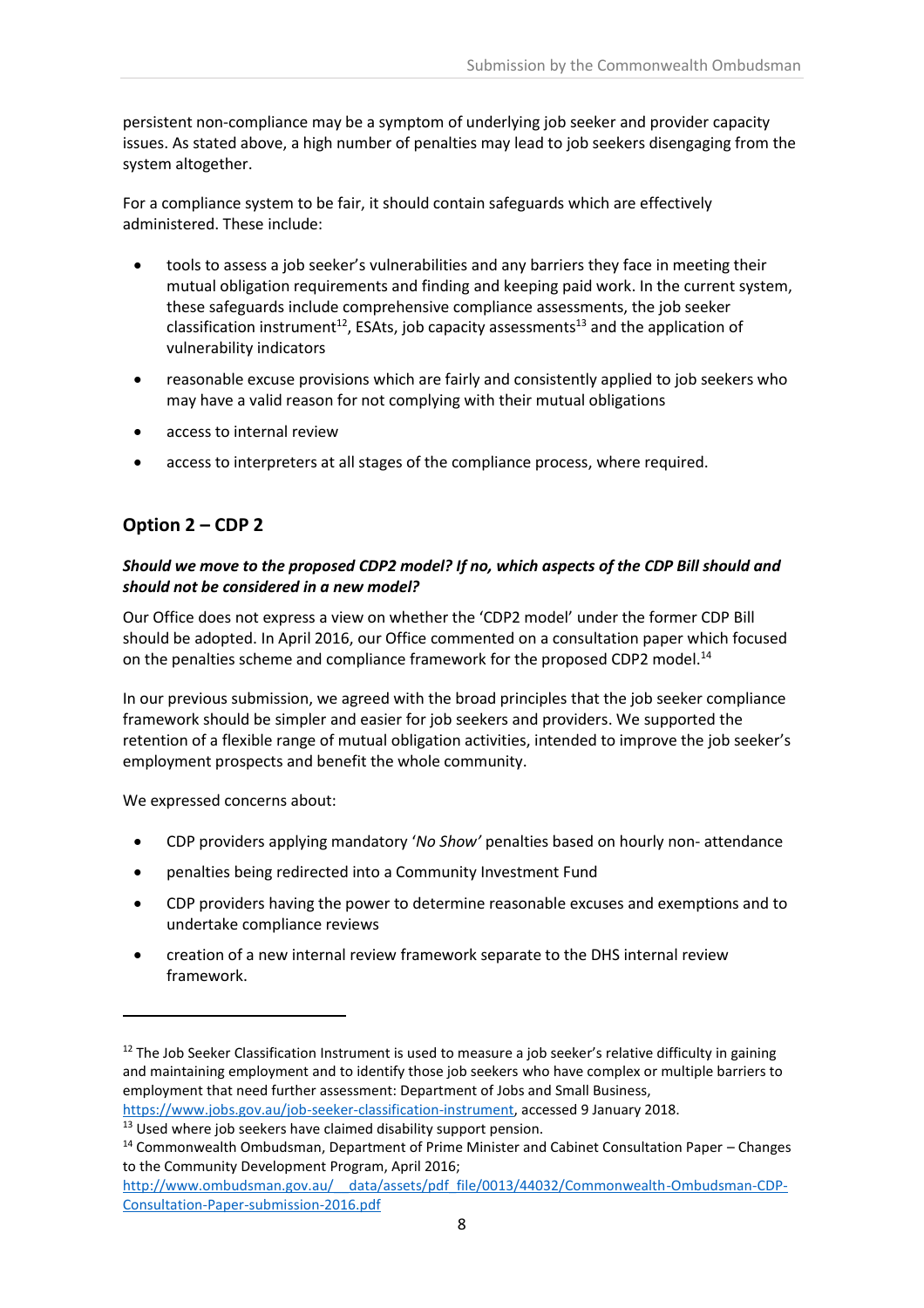In our submission, we also commented that essential safeguards for an effective compliance framework should include:

- integration of a robust complaints and feedback process within the compliance framework
- rigorous record keeping by CDP providers to monitor job seeker compliance and record financial penalties
- clear communication to job seekers about the compliance framework, using interpreters if required
- effective monitoring and evaluation of providers by PMC to address poor provider performance and compliance issues, such as poor record keeping, ineffective communication with job seekers, setting of inappropriate activities, inadequate consideration of workplace health and safety and not recording and addressing job seeker vulnerability.

We refer PMC to our previous [submission](http://www.ombudsman.gov.au/__data/assets/pdf_file/0013/44032/Commonwealth-Ombudsman-CDP-Consultation-Paper-submission-2016.pdf) for further details.

# **Option 3 – CDP with improvements**

# *What aspects of the CDP are working and which parts would benefit from reform? Do the suggested improvements capture the biggest issues with the current model? Are there other short-term/small scale changes which we could make to improve the operation of the CDP?*

If the current CDP was to be retained, or at least pending introduction of a waged based model, our Office considers the suggested changes to the current program set out in the Discussion Paper<sup>15</sup> are sound.

As part of our complaint investigations, our Office has provided detailed suggestions to PMC and DHS to address systemic problems in the current CDP. In summary, these include:

- better job seeker assessments, including better provider/DHS referral processes and more proactive assistance to job seekers who have difficulty obtaining medical evidence
- stronger requirements for providers to record and implement Comprehensive Compliance Assessment recommendations
- better collaboration with host organisations and other services to provide more suitable activities
- better collaboration with other support services, such as health, financial counselling and family violence services
- PMC working with DHS to enhance job seeker accessibility to compliance decision makers and safeguards (particularly the DHS Participation Solutions Team line).

## *Is there merit in staying within a national income support and compliance system?*

We have stated in our comments under Option  $1^{16}$ , that a national system uses existing service delivery expertise and promotes consistent decision making. We have also commented under Option 1, that if any elements of the new model (such as wages and top up payments over and above core social security payments) are moved outside the national income support and

<sup>&</sup>lt;sup>15</sup> at page 14 of the Discussion Paper

<sup>&</sup>lt;sup>16</sup> page 4 of this submission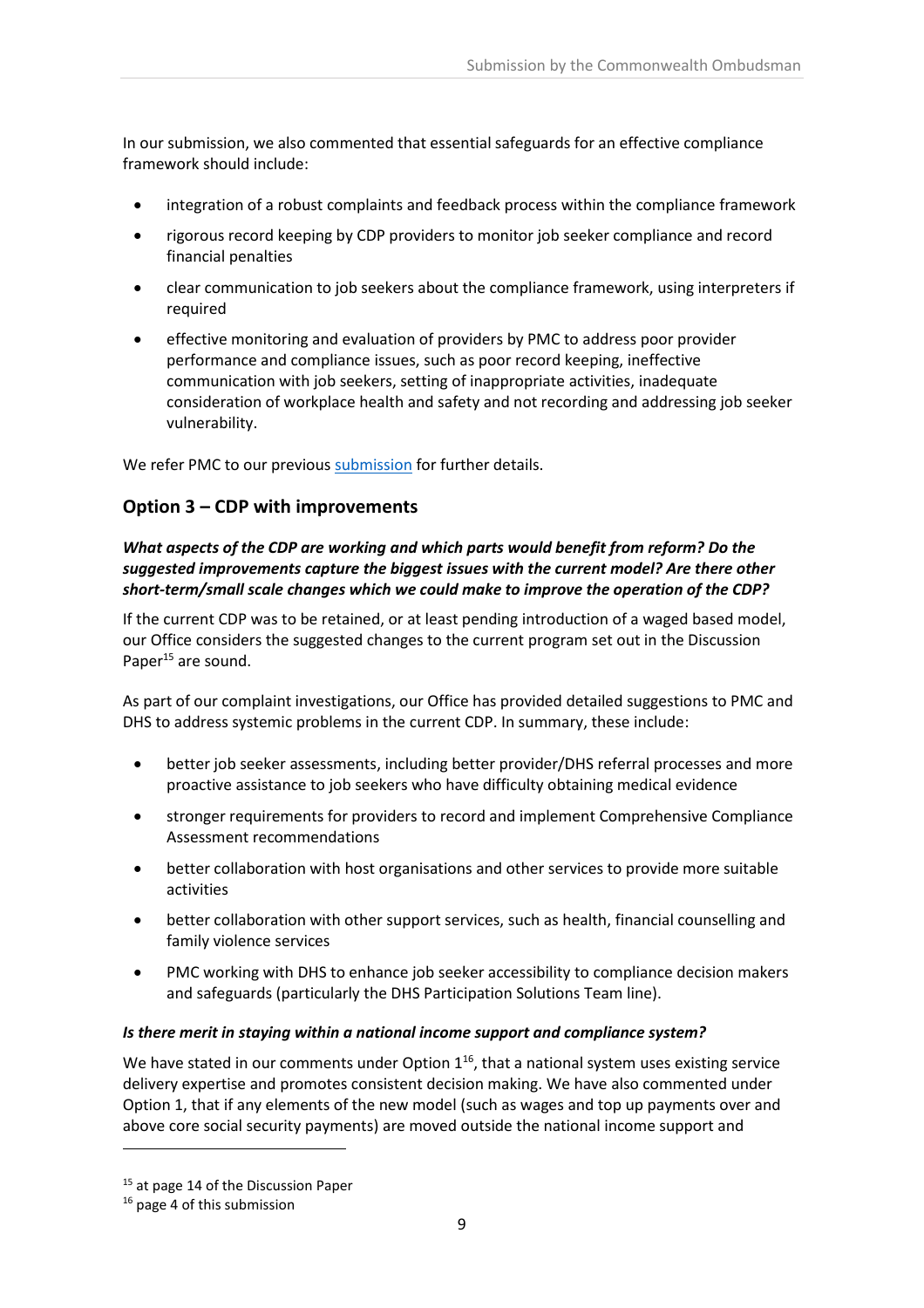compliance system, the model should include adequate safeguards and protections to ensure more vulnerable job seekers are not disadvantaged.

# *How can current interactions with the Department of Human Services and/or CDP providers be improved and simplified?*

A common theme in our complaint investigations and feedback from outreach was the difficulties job seekers experience accessing the DHS' Participation Solutions Team (PST) line<sup>17</sup>. CDP providers, other service providers and individuals have complained about lengthy PST line wait times (up to several hours), which can result in job seekers missing their mutual obligation activities and disengaging from the social security system. We suggest DHS consider ways to improve access to the PST line as part of any improvements to the current CDP or in the development of a new model.

In our comments under Option  $1^{18}$ , we suggested a number of improvements to the current job seeker assessment processes and the flow of information between DHS and providers (particularly regarding comprehensive compliance assessment recommendations and findings). This also includes recording when a job seeker needs an interpreter and ensuring both the provider and DHS are aware of that need. 19

CDP participants we met on outreach also indicated they would like activities which teach them how to engage with government and meet their Centrelink obligations.

<sup>&</sup>lt;sup>17</sup> When job seekers have their payments suspended due to non-compliance, they are required to contact DHS' PST line to discuss the reasons for their non-compliance and arrange reconnection. DHS advises job seekers in remote locations are given priority through the PST, but the ANAO reports a significant increase in maximum call wait times for both remote and overall wait times from 2014-15 to 2016-17: ANAO, Design and Implementation of the Community Development Programme, ANAO Report No 14 2017-18, 31 October 2017 at 3.31, 3.32, Table 3.4,

[https://www.anao.gov.au/sites/g/files/net3721/f/ANAO\\_Report\\_2017-2018\\_14a.pdf,](https://www.anao.gov.au/sites/g/files/net3721/f/ANAO_Report_2017-2018_14a.pdf) accessed 9 January 2018.

<sup>18</sup> pages 5-6 of this submission

<sup>&</sup>lt;sup>19</sup> In the Office's 2016 report on the Accessibility of Indigenous Language interpreters, we raised concerns about the quality of data captured by agencies and their contractors about the need for, and use of, Indigenous language interpreters. We acknowledge both DHS and PMC have made significant progress in relation to the accessibility and use of Indigenous language interpreters: Commonwealth Ombudsman, *Accessibility of Indigenous Language Interpreters – Talking in language follow up investigation, December*  2016, http://www.ombudsman.gov.au/ data/assets/pdf file/0028/42598/December-2016-Investigation[into-Indigenous-Language-Interpreters.pdf](http://www.ombudsman.gov.au/__data/assets/pdf_file/0028/42598/December-2016-Investigation-into-Indigenous-Language-Interpreters.pdf)